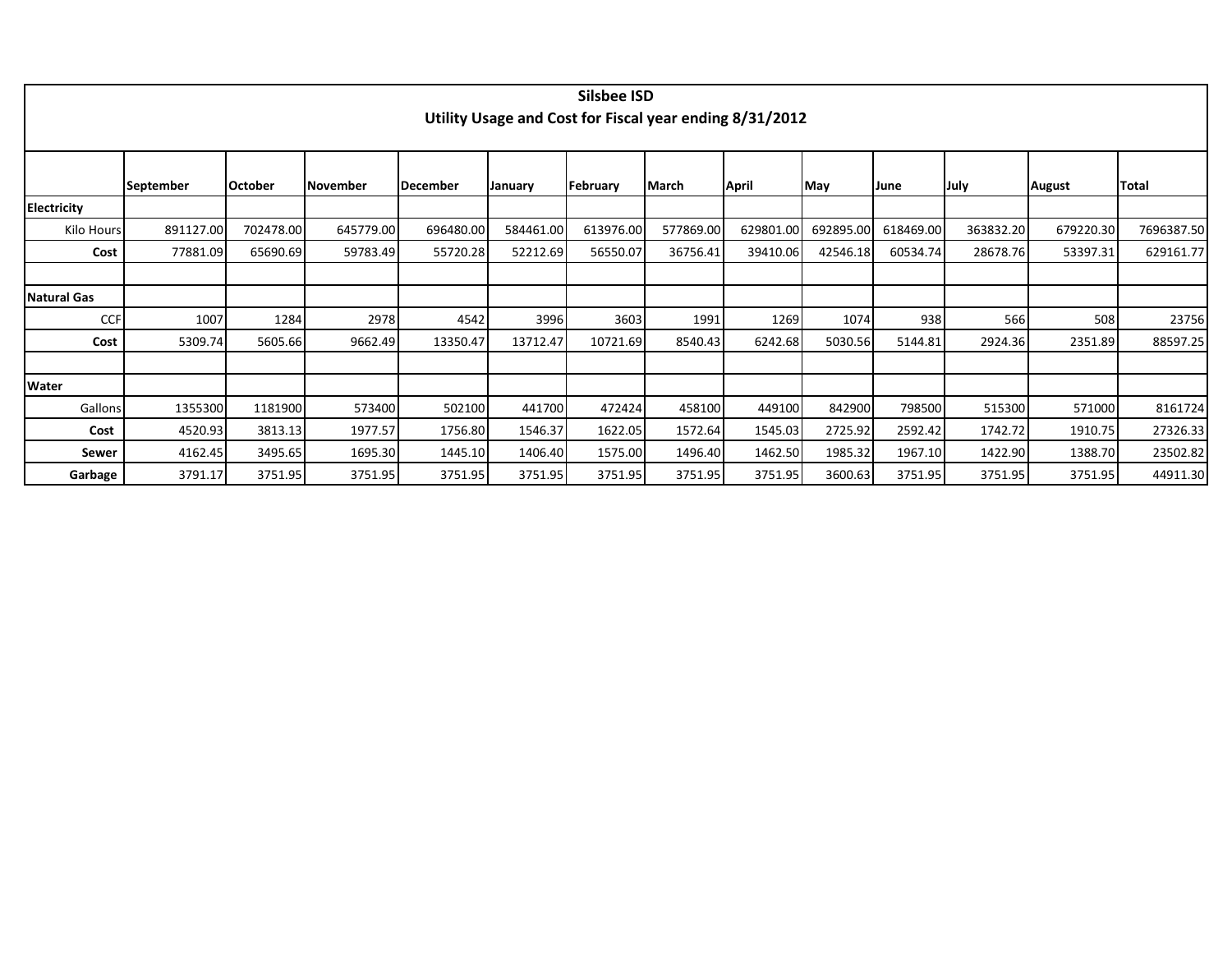|                    |           |           |           |           |           |           | SILSBEE HIGH SCHOOL                                     |           |           |           |          |               |            |  |
|--------------------|-----------|-----------|-----------|-----------|-----------|-----------|---------------------------------------------------------|-----------|-----------|-----------|----------|---------------|------------|--|
|                    |           |           |           |           |           |           | Utility Usage and Cost for Fiscal year ending 8/31/2012 |           |           |           |          |               |            |  |
|                    |           |           |           |           |           |           |                                                         |           |           |           |          |               |            |  |
|                    | September | October   | November  | December  | January   | February  | March                                                   | April     | May       | June      | July     | <b>August</b> | Total      |  |
| <b>Electricity</b> |           |           |           |           |           |           |                                                         |           |           |           |          |               |            |  |
| Kilo Hours         | 382815.00 | 293745.00 | 286372.00 | 284364.00 | 281510.00 | 290289.00 | 267628.00                                               | 282647.00 | 318616.00 | 319403.00 | 5790.00  | 274672.00     | 3287851.00 |  |
| Cost               | 32,486.41 | 28,118.45 | 26,492.58 | 26,128.41 | 23,080.69 | 26,396.56 | 16,978.47                                               | 17,913.86 | 19,355.16 | 25,714.32 | 547.08   | 22,192.19     | 265,404.18 |  |
|                    |           |           |           |           |           |           |                                                         |           |           |           |          |               |            |  |
| <b>Natural Gas</b> |           |           |           |           |           |           |                                                         |           |           |           |          |               |            |  |
| <b>CCF</b>         | 354       | 367       | 551       | 744       | 785       | 760       | 682                                                     | 479       | 406       | 440       | 268      | 193           | 6029       |  |
| <b>Cost</b>        | 3458.74   | 3363.87   | 5032.53   | 6782.80   | 7154.61   | 5709.50   | 5127.18                                                 | 3612.48   | 3066.87   | 3320.50   | 2036.42  | 1476.49       | 50141.99   |  |
|                    |           |           |           |           |           |           |                                                         |           |           |           |          |               |            |  |
| <b>Water</b>       |           |           |           |           |           |           |                                                         |           |           |           |          |               |            |  |
| Gallons            | 651200    | 302500    | 88300     | 79600     | 57600     | 34900     | 83100                                                   | 64600     | 403500    | 402300    | 283300   | 364300        | 2815200    |  |
| Cost               | 2173.55   | 947.25    | 307.65    | 278.55    | 215.55    | 147.40    | 289.05                                                  | 233.55    | 1250.25   | 1246.65   | 889.65   | 1132.65       | 9111.75    |  |
| Sewer              | 2,173.55  | 947.25    | 291.40    | 217.60    | 199.30    | 131.20    | 250.90                                                  | 187.90    | 547.57    | 655.00    | 603.10   | 649.90        | 6,854.67   |  |
| <b>Garbage</b>     | 1,119.34  | 1,119.34  | 1,119.34  | 1,119.34  | 1,119.34  | 1,119.34  | 1,119.34                                                | 1,119.34  | 968.02    | 1,119.34  | 1,119.34 | 1,119.34      | 13,280.76  |  |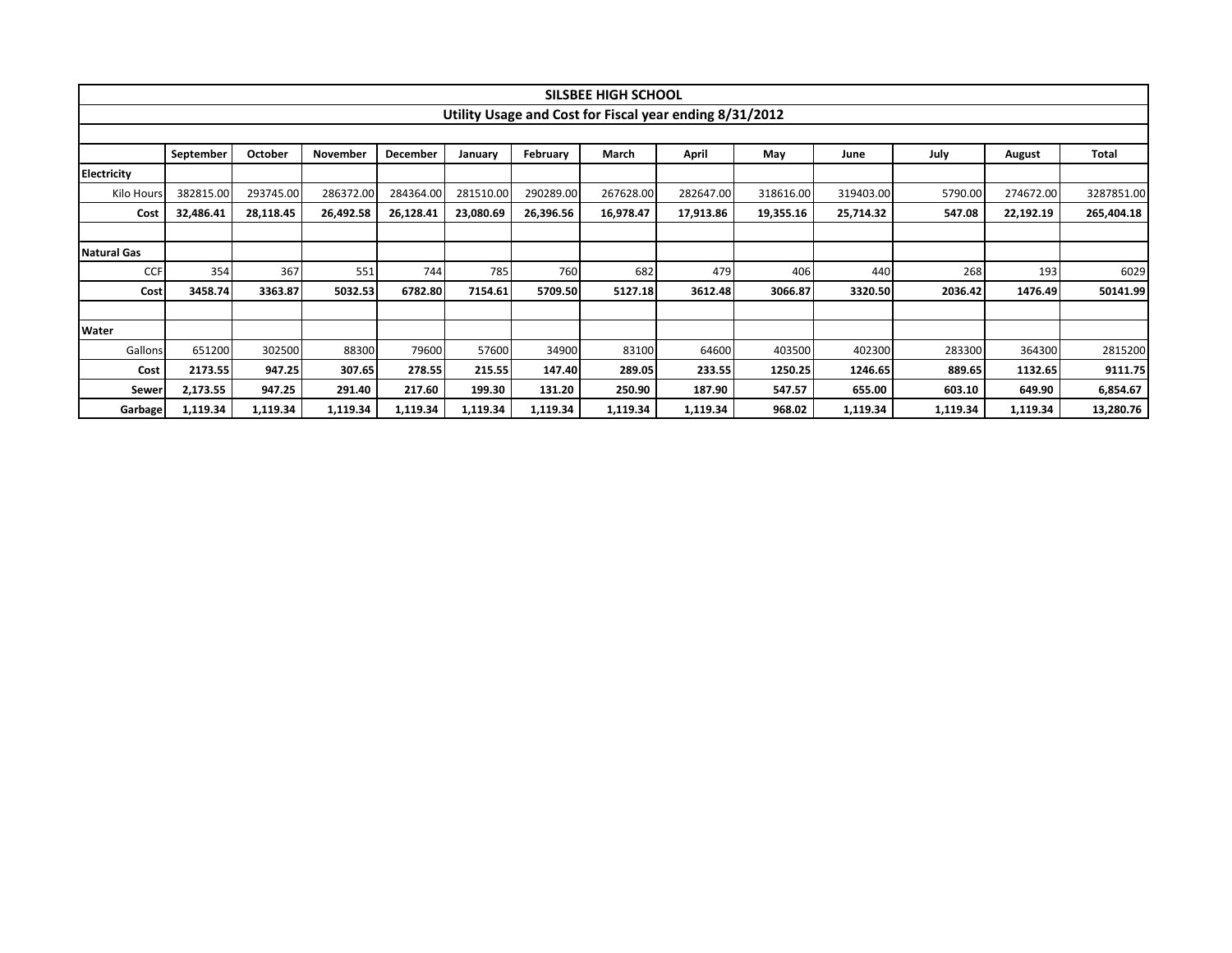|                    |                                                         |                |                 |                 |           | SILSBEE MIDDLE SCHOOL |              |           |           |           |           |               |              |  |  |
|--------------------|---------------------------------------------------------|----------------|-----------------|-----------------|-----------|-----------------------|--------------|-----------|-----------|-----------|-----------|---------------|--------------|--|--|
|                    | Utility Usage and Cost for Fiscal year ending 8/31/2012 |                |                 |                 |           |                       |              |           |           |           |           |               |              |  |  |
|                    |                                                         |                |                 |                 |           |                       |              |           |           |           |           |               |              |  |  |
|                    | September                                               | <b>October</b> | <b>November</b> | <b>December</b> | January   | February              | <b>March</b> | April     | May       | June      | July      | <b>August</b> | <b>Total</b> |  |  |
| <b>Electricity</b> |                                                         |                |                 |                 |           |                       |              |           |           |           |           |               |              |  |  |
| Kilo Hours         | 206869.00                                               | 147331.00      | 143037.00       | 130893.00       | 128347.00 | 140999.00             | 128466.00    | 158203.00 | 155762.00 | 26357.00  | 132488.20 | 164321.20     | 1663073.40   |  |  |
| Cost               | 17,951.09                                               | 13,448.49      | 12,909.39       | 11,827.08       | 11,760.09 | 12,715.15             | 7,979.41     | 9,393.33  | 9,404.76  | 13,459.70 | 10,406.55 | 12,630.42     | 143,885.46   |  |  |
|                    |                                                         |                |                 |                 |           |                       |              |           |           |           |           |               |              |  |  |
| <b>Natural Gas</b> |                                                         |                |                 |                 |           |                       |              |           |           |           |           |               |              |  |  |
| <b>CCF</b>         | 123                                                     | 138            | 250             | 318             | 447       | 370                   | 322          | 269       | 184       | 184       | 68        | 63            | 2736         |  |  |
| Cost               | 1225.01                                                 | 1287.13        | 2302.83         | 2919.50         | 4089.37   | 2797.91               | 2439.55      | 2044.70   | 1409.31   | 1409.31   | 543.30    | 505.97        | 22973.89     |  |  |
|                    |                                                         |                |                 |                 |           |                       |              |           |           |           |           |               |              |  |  |
| <b>Water</b>       |                                                         |                |                 |                 |           |                       |              |           |           |           |           |               |              |  |  |
| Gallons            | 337600                                                  | 566100         | 199500          | 219300          | 173000    | 218200                | 178000       | 148600    | 160700    | 140200    | 130700    | 130500        | 2602400      |  |  |
| Cost               | 1026.05                                                 | 1711.55        | 611.75          | 671.15          | 532.25    | 667.85                | 547.25       | 459.05    | 495.35    | 433.85    | 405.35    | 404.75        | 7966.20      |  |  |
| <b>Sewer</b>       | 1,026.05                                                | 1,711.55       | 611.75          | 671.15          | 532.25    | 667.85                | 547.25       | 459.05    | 495.35    | 433.85    | 405.35    | 404.75        | 7,966.20     |  |  |
| Garbage            | 968.02                                                  | 968.02         | 968.02          | 968.02          | 968.02    | 968.02                | 968.02       | 968.02    | 968.02    | 968.02    | 968.02    | 968.02        | 11,616.24    |  |  |
|                    |                                                         |                |                 |                 |           |                       |              |           |           |           |           |               |              |  |  |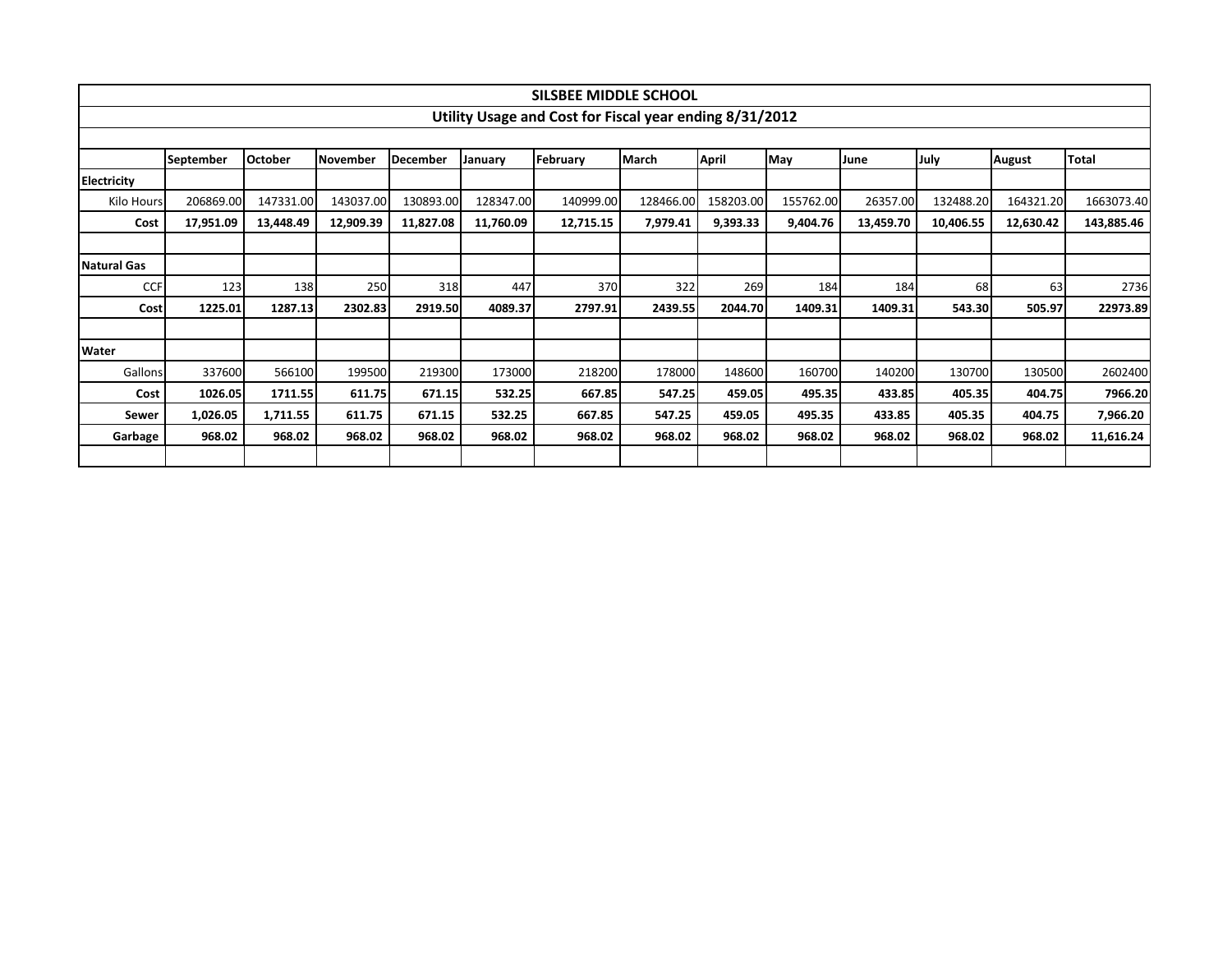|                    |                                                         |          |                     |          |          |          | OLD MIDDLE SCHOOL/ SPECIAL EDUCATION |              |          |          |          |               |           |  |  |
|--------------------|---------------------------------------------------------|----------|---------------------|----------|----------|----------|--------------------------------------|--------------|----------|----------|----------|---------------|-----------|--|--|
|                    | Utility Usage and Cost for Fiscal year ending 8/31/2012 |          |                     |          |          |          |                                      |              |          |          |          |               |           |  |  |
|                    |                                                         |          |                     |          |          |          |                                      |              |          |          |          |               |           |  |  |
|                    | September   October                                     |          | November   December |          | January  | February | <b>IMarch</b>                        | <b>April</b> | May      | June     | July     | <b>August</b> | Total     |  |  |
| Electricity        |                                                         |          |                     |          |          |          |                                      |              |          |          |          |               |           |  |  |
| Kilo Hours         | 28371.00                                                | 19532.00 | 14930.00            | 18850.00 | 17890.00 | 18794.00 | 11645.00                             | 14530.00     | 16310.00 | 21102.00 | 23478.00 | 25846.90      | 231278.90 |  |  |
| Cost               | 2,527.60                                                | 1,873.00 | 1,388.17            | 1,780.63 | 1,696.28 | 1,815.95 | 809.44                               | 955.26       | 1,125.22 | 1,692.32 | 1,858.00 | 2,062.32      | 19,584.19 |  |  |
|                    |                                                         |          |                     |          |          |          |                                      |              |          |          |          |               |           |  |  |
| <b>Natural Gas</b> |                                                         |          |                     |          |          |          |                                      |              |          |          |          |               |           |  |  |
| <b>CCF</b>         | 24                                                      | 22       | 434                 | 706      | 331      | 417      | 32                                   | 19           | 19       | 27       | q        |               | 2040      |  |  |
| Cost               | 40.90                                                   | 38.92    | 447.14              | 716.66   | 288.67   | 359.21   | 44.18                                | 32.71        | 32.71    | 39.27    | 24.50    | 17.11         | 2081.98   |  |  |
|                    |                                                         |          |                     |          |          |          |                                      |              |          |          |          |               |           |  |  |
| Water              |                                                         |          |                     |          |          |          |                                      |              |          |          |          |               |           |  |  |
| Gallons            | 16300                                                   | 5200     | 4600                | 3700     | 5200     | 4924     | 4100                                 | 6200         | 54000    | 166000   | 7800     | 4800          | 282824    |  |  |
| Cost               | 88.65                                                   | 58.35    | 56.55               | 53.85    | 58.35    | 64.65    | 55.35                                | 61.35        | 201.75   | 540.75   | 66.15    | 56.55         | 1362.30   |  |  |
| Sewer              | 88.65                                                   | 58.35    | 56.55               | 53.85    | 58.35    | 64.65    | 55.35                                | 61.35        | 201.70   | 540.75   | 66.15    | 56.55         | 1,362.25  |  |  |
| Garbage            | 233.42                                                  | 233.42   | 233.42              | 233.42   | 233.42   | 233.42   | 233.42                               | 233.42       | 233.42   | 233.42   | 233.42   | 233.42        | 2,801.04  |  |  |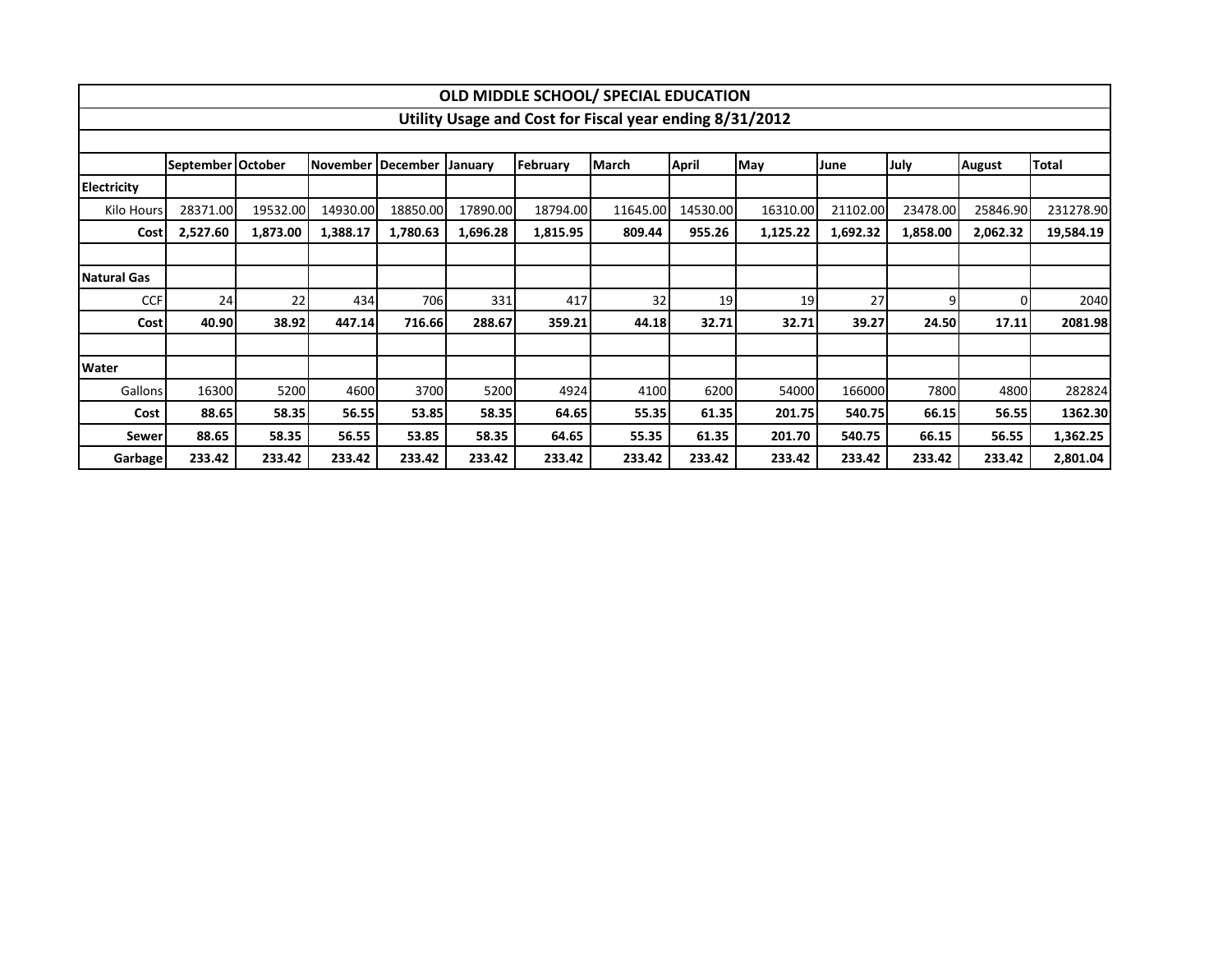|                    |           |                |                 |                 |                |          | <b>KIRBY</b>                                            |          |          |          |          |               |           |  |  |
|--------------------|-----------|----------------|-----------------|-----------------|----------------|----------|---------------------------------------------------------|----------|----------|----------|----------|---------------|-----------|--|--|
|                    |           |                |                 |                 |                |          | Utility Usage and Cost for Fiscal year ending 8/31/2012 |          |          |          |          |               |           |  |  |
|                    |           |                |                 |                 |                |          |                                                         |          |          |          |          |               |           |  |  |
|                    | September | <b>October</b> | <b>November</b> | <b>December</b> | <b>January</b> | February | March                                                   | April    | May      | June     | July     | <b>August</b> | Total     |  |  |
| <b>Electricity</b> |           |                |                 |                 |                |          |                                                         |          |          |          |          |               |           |  |  |
| Kilo Hours         | 68640.00  | 52320.00       | 50246.00        | 43365.00        | 37614.00       | 43760.00 | 38800.00                                                | 47823.00 | 56955.00 | 57668.00 | 42236.00 | 51934.30      | 591361.30 |  |  |
| Cost               | 6,236.05  | 4,912.11       | 4,588.70        | 4,061.28        | 3,743.67       | 4,068.78 | 2,484.91                                                | 2,951.17 | 3,427.49 | 4,619.84 | 3,312.87 | 3,858.25      | 48,265.12 |  |  |
|                    |           |                |                 |                 |                |          |                                                         |          |          |          |          |               |           |  |  |
| <b>Natural Gas</b> |           |                |                 |                 |                |          |                                                         |          |          |          |          |               |           |  |  |
| <b>CCF</b>         | 130       | 252            | 726             | 653             | 701            | 651      | 387                                                     | 139      | 118      | 54       | 42       | 75            | 3928      |  |  |
| <b>Cost</b>        | 145.93    | 266.80         | 736.47          | 664.15          | 592.21         | 551.18   | 335.43                                                  | 131.15   | 113.93   | 61.42    | 51.57    | 81.14         | 3731.38   |  |  |
|                    |           |                |                 |                 |                |          |                                                         |          |          |          |          |               |           |  |  |
| Water              |           |                |                 |                 |                |          |                                                         |          |          |          |          |               |           |  |  |
| <b>Gallons</b>     | 70200     | 71000          | 63900           | 33400           | 61900          | 78100    | 51300                                                   | 71200    | 89300    | 7300     | 46800    | 30900         | 675300    |  |  |
| Cost               | 223.85    | 226.25         | 204.95          | 113.45          | 198.95         | 247.55   | 167.15                                                  | 226.85   | 281.15   | 35.15    | 153.65   | 105.95        | 2184.90   |  |  |
| Sewer              | 223.85    | 226.25         | 204.95          | 113.45          | 198.95         | 247.55   | 167.15                                                  | 226.85   | 281.15   | 35.15    | 153.65   | 105.95        | 2,184.90  |  |  |
| Garbage            | 381.64    | 381.64         | 381.64          | 381.64          | 381.64         | 381.64   | 381.64                                                  | 381.64   | 381.64   | 381.64   | 381.64   | 381.64        | 4,579.68  |  |  |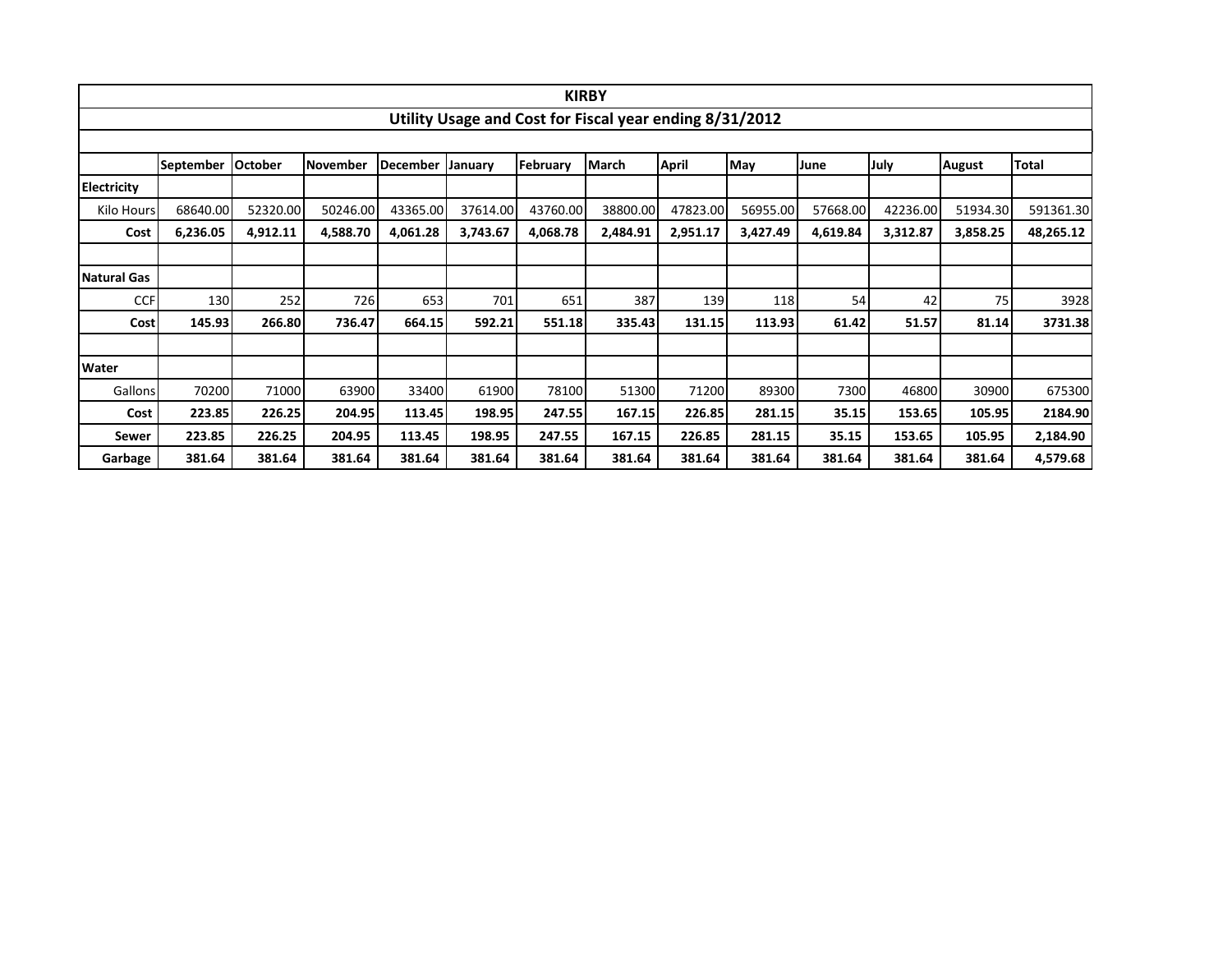|                    |                  |          |                  |                 |                | MAINTENANCE/TRANSPORTATION |              |                                                         |          |          |          |               |           |
|--------------------|------------------|----------|------------------|-----------------|----------------|----------------------------|--------------|---------------------------------------------------------|----------|----------|----------|---------------|-----------|
|                    |                  |          |                  |                 |                |                            |              | Utility Usage and Cost for Fiscal year ending 8/31/2012 |          |          |          |               |           |
|                    |                  |          |                  |                 |                |                            |              |                                                         |          |          |          |               |           |
|                    | <b>September</b> | October  | <b>INovember</b> | <b>December</b> | <b>January</b> | February                   | <b>March</b> | <b>April</b>                                            | May      | June     | July     | <b>August</b> | Total     |
| <b>Electricity</b> |                  |          |                  |                 |                |                            |              |                                                         |          |          |          |               |           |
| Kilo Hours         | 20172.00         | 14341.00 | 11557.00         | 13278.00        | 17625.00       | 15209.00                   | 14168.00     | 14284.00                                                | 12273.00 | 16308.00 | 15851.00 | 15694.30      | 180760.30 |
| Cost               | 1,942.76         | 1,478.41 | 1,223.27         | 1,425.50        | 1,920.68       | 1,667.00                   | 1,096.80     | 1,051.16                                                | 924.55   | 1,380.28 | 1,389.23 | 1,370.98      | 16,870.62 |
|                    |                  |          |                  |                 |                |                            |              |                                                         |          |          |          |               |           |
| <b>Natural Gas</b> |                  |          |                  |                 |                |                            |              |                                                         |          |          |          |               |           |
| <b>CCF</b>         | 20               | 106      | 204              | 662             | 380            | 337                        | 108          | 46                                                      | 47       | 45       | 33       | 24            | 2012      |
| <b>Cost</b>        | 35.07            | 165.29   | 247.38           | 725.71          | 379.07         | 340.74                     | 124.40       | 73.93                                                   | 73.89    | 72.33    | 61.46    | 53.61         | 2352.88   |
|                    |                  |          |                  |                 |                |                            |              |                                                         |          |          |          |               |           |
| <b>Water</b>       |                  |          |                  |                 |                |                            |              |                                                         |          |          |          |               |           |
| Gallons            | 91400            | 80500    | 65100            | 61600           | 29700          | 7400                       | 10400        | 9700                                                    | 9700     | 7900     | 8900     | 7800          | 390100    |
| Cost               | 390.03           | 346.93   | 287.67           | 273.30          | 145.37         | 54.90                      | 67.24        | 64.83                                                   | 64.32    | 58.62    | 61.52    | 59.75         | 1874.48   |
| Sewer              | 31.55            | 29.45    | 21.65            | 22.55           | 21.65          | 24.05                      | 29.15        | 27.95                                                   | 29.45    | 24.95    | 28.25    | 20.45         | 311.10    |
| Garbage            | 114.35           | 75.13    | 75.13            | 75.13           | 75.13          | 75.13                      | 75.13        | 75.13                                                   | 75.13    | 75.13    | 75.13    | 75.13         | 940.78    |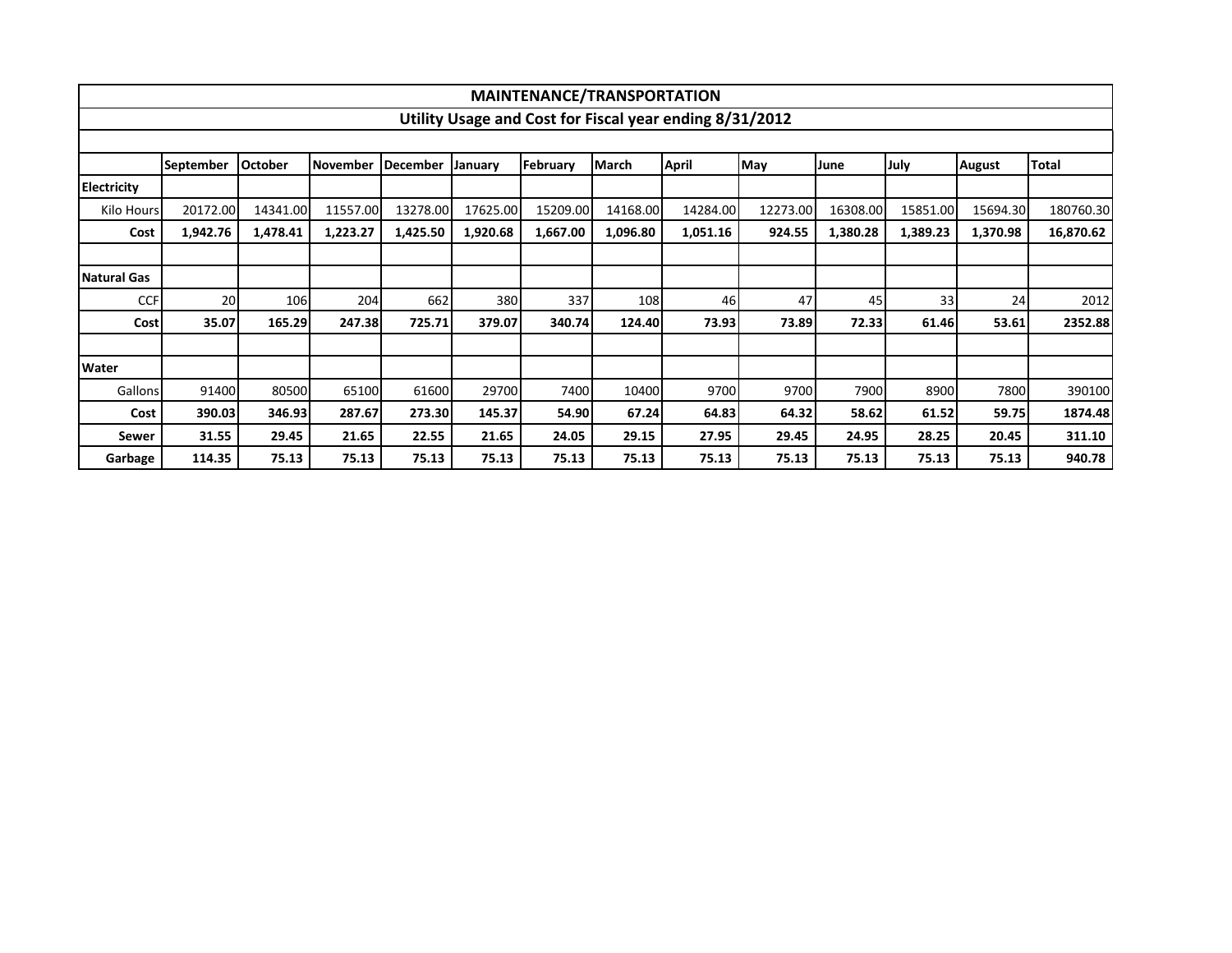|                    |                  |                |                 |           |                                                         | <b>ROBINSON/LIT</b> |          |                 |                  |          |          |               |              |
|--------------------|------------------|----------------|-----------------|-----------|---------------------------------------------------------|---------------------|----------|-----------------|------------------|----------|----------|---------------|--------------|
|                    |                  |                |                 |           | Utility Usage and Cost for Fiscal year ending 8/31/2012 |                     |          |                 |                  |          |          |               |              |
|                    |                  |                |                 |           |                                                         |                     |          |                 |                  |          |          |               |              |
|                    | <b>September</b> | <b>October</b> | <b>November</b> | December  | January                                                 | February            | March    | <b>April</b>    | May              | June     | July     | <b>August</b> | <b>Total</b> |
| <b>Electricity</b> |                  |                |                 |           |                                                         |                     |          |                 |                  |          |          |               |              |
| Kilo Hours         | 25600.00         | 16960.00       | 13760.00        | 108880.00 | 14240.00                                                | 10910.00            | 11234.00 |                 | 9950.00 11558.00 | 16518.00 | 19246.00 | 22095.00      | 280951.00    |
| Cost               | 2,247.77         | 1,620.09       | 1,353.13        | 1,111.47  | 1,377.17                                                | 1,046.46            | 742.24   | 668.95          | 774.88           | 1,303.32 | 1,511.85 | 1,654.44      | 15,411.77    |
|                    |                  |                |                 |           |                                                         |                     |          |                 |                  |          |          |               |              |
| <b>Natural Gas</b> |                  |                |                 |           |                                                         |                     |          |                 |                  |          |          |               |              |
| <b>CCF</b>         | 11               | 16             | 44              | 110       | 183                                                     | 0                   | 18       | 10 <sub>l</sub> | 11               | 11       |          |               | 419          |
| Cost               | 31.10            | 35.69          | 65.73           | 136.52    | 181.04                                                  | 18.52               | 35.34    | 27.40           | 28.30            | 28.30    | 22.97    | 18.52         | 629.43       |
|                    |                  |                |                 |           |                                                         |                     |          |                 |                  |          |          |               |              |
| <b>Water</b>       |                  |                |                 |           |                                                         |                     |          |                 |                  |          |          |               |              |
| Gallons            | 3100             | 2900           | 1900            | 2000      | 1100                                                    | 2100                | 2400     | 2000            | 2200             | 2200     | 1900     | 2300          | 26100        |
| Cost               | 22.55            | 21.95          | 18.95           | 19.25     | 16.55                                                   | 19.55               | 20.45    | 19.25           | 19.85            | 19.85    | 18.95    | 20.15         | 237.30       |
| Sewer              | 22.55            | 21.95          | 18.95           | 19.25     | 16.55                                                   | 19.55               | 20.45    | 19.25           | 19.85            | 19.85    | 18.95    | 20.15         | 237.30       |
| Garbage            | 88.58            | 88.58          | 88.58           | 88.58     | 88.58                                                   | 88.58               | 88.58    | 88.58           | 88.58            | 88.58    | 88.58    | 88.58         | 1,062.96     |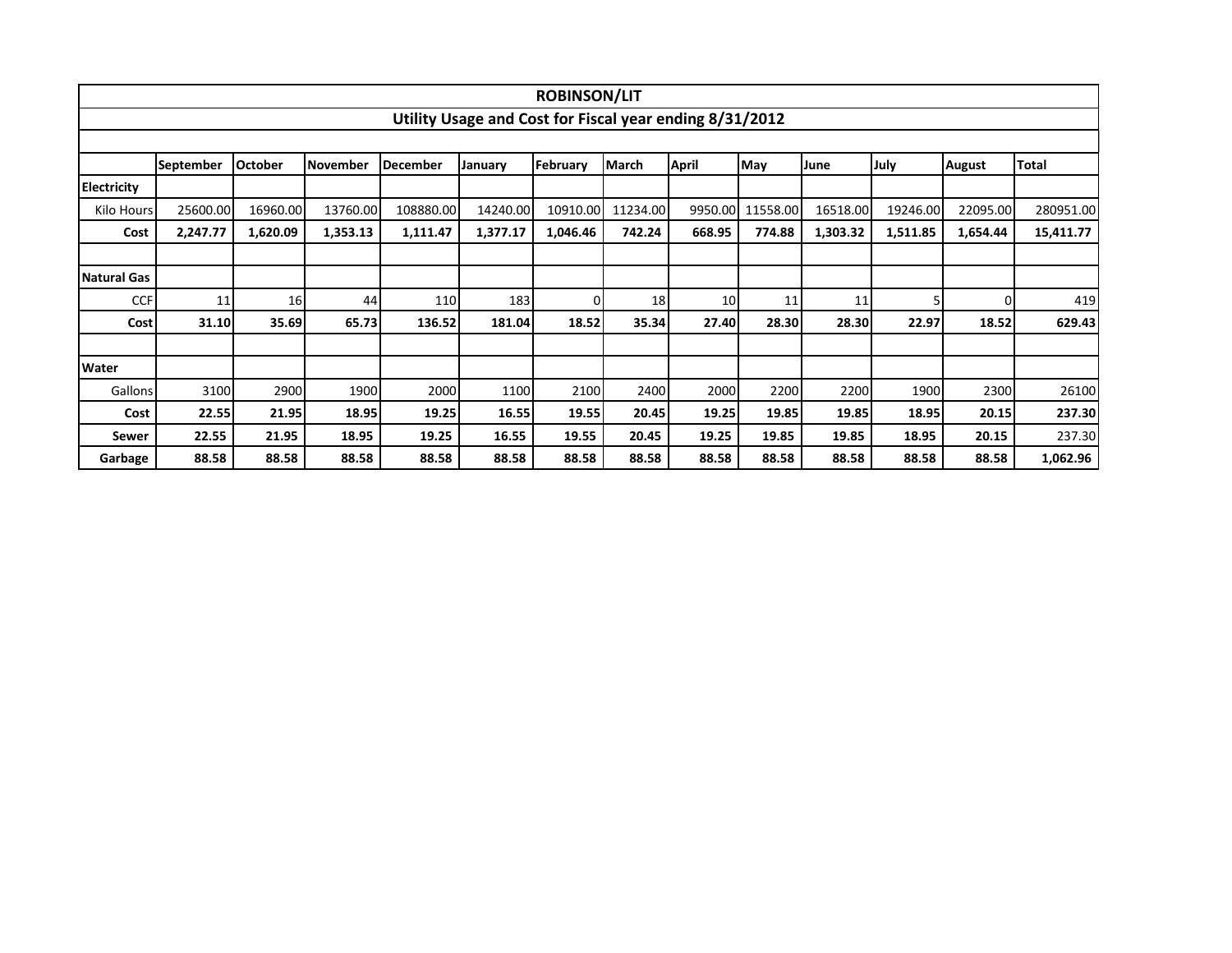|                    |                     |          |          |          |                                                         | <b>READ TURRENTINE</b> |              |              |          |          |          |          |           |  |  |
|--------------------|---------------------|----------|----------|----------|---------------------------------------------------------|------------------------|--------------|--------------|----------|----------|----------|----------|-----------|--|--|
|                    |                     |          |          |          | Utility Usage and Cost for Fiscal year ending 8/31/2012 |                        |              |              |          |          |          |          |           |  |  |
|                    |                     |          |          |          |                                                         |                        |              |              |          |          |          |          |           |  |  |
|                    | September   October |          | November | December | January                                                 | February               | <b>March</b> | <b>April</b> | May      | June     | July     | August   | Total     |  |  |
| <b>Electricity</b> |                     |          |          |          |                                                         |                        |              |              |          |          |          |          |           |  |  |
| Kilo Hours         | 57400.00            | 60200.00 | 49760.00 | 38080.00 | 35720.00                                                | 38905.00               | 43757.00     | 43049.00     | 50064.00 | 63990.00 | 50400.00 | 51000.60 | 582325.60 |  |  |
| Cost               | 5,415.03            | 5,565.97 | 4,970.05 | 3,748.64 | 3,561.60                                                | 3,684.08               | 2,772.24     | 2,798.97     | 3,167.02 | 4,999.05 | 3,848.64 | 3,912.83 | 48,444.12 |  |  |
|                    |                     |          |          |          |                                                         |                        |              |              |          |          |          |          |           |  |  |
| <b>Natural Gas</b> |                     |          |          |          |                                                         |                        |              |              |          |          |          |          |           |  |  |
| <b>CCF</b>         | 160                 | 200      | 296      | 543      | 410                                                     | 385                    | 210          | 137          | 123      | 94       | 69       | 47       | 2674      |  |  |
| <b>Cost</b>        | 155.46              | 232.40   | 327.52   | 572.26   | 370.61                                                  | 350.08                 | 208.15       | 146.61       | 135.14   | 111.35   | 90.84    | 74.34    | 2774.76   |  |  |
|                    |                     |          |          |          |                                                         |                        |              |              |          |          |          |          |           |  |  |
| Water              |                     |          |          |          |                                                         |                        |              |              |          |          |          |          |           |  |  |
| Gallons            | 93400               | 83000    | 67300    | 38000    | 52000                                                   | 59900                  | 54300        | 74000        | 37200    | 37200    | 9500     | 12400    | 618200    |  |  |
| Cost               | 293.45              | 262.25   | 215.15   | 127.25   | 169.25                                                  | 192.95                 | 176.15       | 235.25       | 127.85   | 124.85   | 41.75    | 50.45    | 2016.60   |  |  |
| Sewer              | 293.45              | 262.25   | 215.15   | 127.25   | 169.25                                                  | 192.95                 | 176.15       | 235.25       | 124.85   | 124.85   | 41.75    | 50.45    | 2,013.60  |  |  |
| Garbage            | 414.24              | 414.24   | 414.24   | 414.24   | 414.24                                                  | 414.24                 | 414.24       | 414.24       | 414.24   | 414.24   | 414.24   | 414.24   | 4,970.88  |  |  |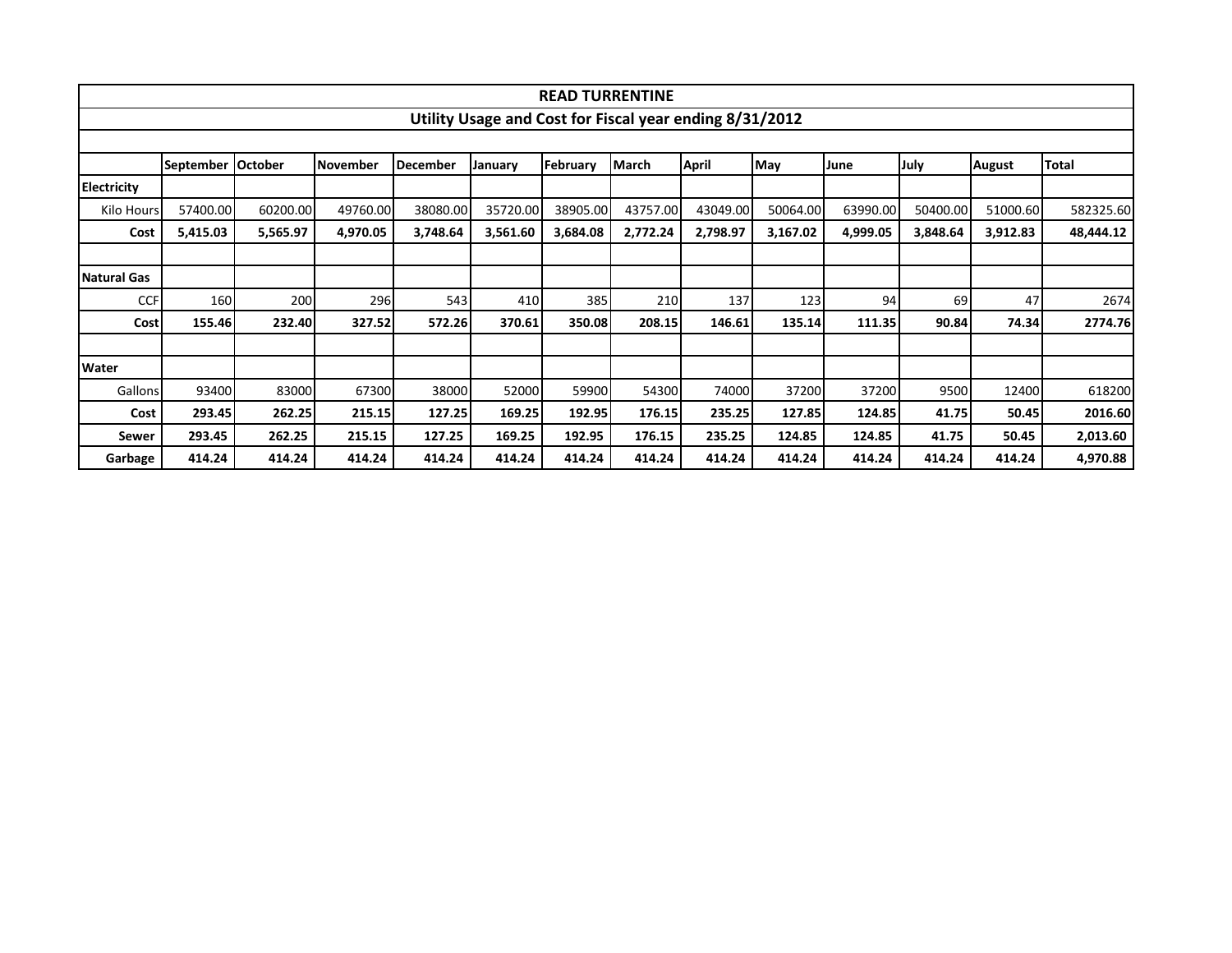|                    |                  |                |            |                 |          |          | <b>ADMINISTRATION</b>                                   |              |            |          |          |               |                |  |
|--------------------|------------------|----------------|------------|-----------------|----------|----------|---------------------------------------------------------|--------------|------------|----------|----------|---------------|----------------|--|
|                    |                  |                |            |                 |          |          | Utility Usage and Cost for Fiscal year ending 8/31/2012 |              |            |          |          |               |                |  |
|                    |                  |                |            |                 |          |          |                                                         |              |            |          |          |               |                |  |
|                    | <b>September</b> | <b>October</b> | l November | <b>December</b> | January  | February | <b>March</b>                                            | <b>April</b> | <b>May</b> | June     | July     | <b>August</b> | Total          |  |
| <b>Electricity</b> |                  |                |            |                 |          |          |                                                         |              |            |          |          |               |                |  |
| Kilo Hours         | 21360.00         | 21120.00       | 20720.00   | 16600.00        | 16840.00 | 16130.00 | 17444.00                                                | 14642.00     | 15404.00   | 18606.00 | 16809.00 | 15926.00      | 211601.00      |  |
| Cost               | 1,850.45         | 1,809.16       | 1,792.12   | 1,479.90        | 1,549.33 | 1,439.29 | 987.98                                                  | 859.83       | 901.59     | 1,396.08 | 1,303.94 | 1,235.58      | 16,605.25      |  |
|                    |                  |                |            |                 |          |          |                                                         |              |            |          |          |               |                |  |
| Natural Gas        |                  |                |            |                 |          |          |                                                         |              |            |          |          |               |                |  |
| <b>CCF</b>         |                  |                |            |                 |          |          |                                                         |              |            |          |          |               | $\overline{0}$ |  |
| Cost               |                  |                |            |                 |          |          |                                                         |              |            |          |          |               | 0              |  |
|                    |                  |                |            |                 |          |          |                                                         |              |            |          |          |               |                |  |
| <b>Water</b>       |                  |                |            |                 |          |          |                                                         |              |            |          |          |               |                |  |
| Gallons            | 5500             | 4200           | 6000       | 4800            | 5400     | 8100     | 7500                                                    | 8300         | 7100       | 4700     | 5900     | 7600          | 75100          |  |
| Cost               | 29.75            | 25.85          | 31.25      | 27.65           | 29.45    | 37.55    | 35.75                                                   | 38.15        | 34.55      | 27.35    | 30.95    | 36.05         | 384.30         |  |
| Sewer              | 29.75            | 25.85          | 31.25      | 27.65           | 29.45    | 37.55    | 35.75                                                   | 38.15        | 34.55      | 27.35    | 30.95    | 36.05         | 384.30         |  |
| Garbage            | 163.00           | 163.00         | 163.00     | 163.00          | 163.00   | 163.00   | 163.00                                                  | 163.00       | 163.00     | 163.00   | 163.00   | 163.00        | 1,956.00       |  |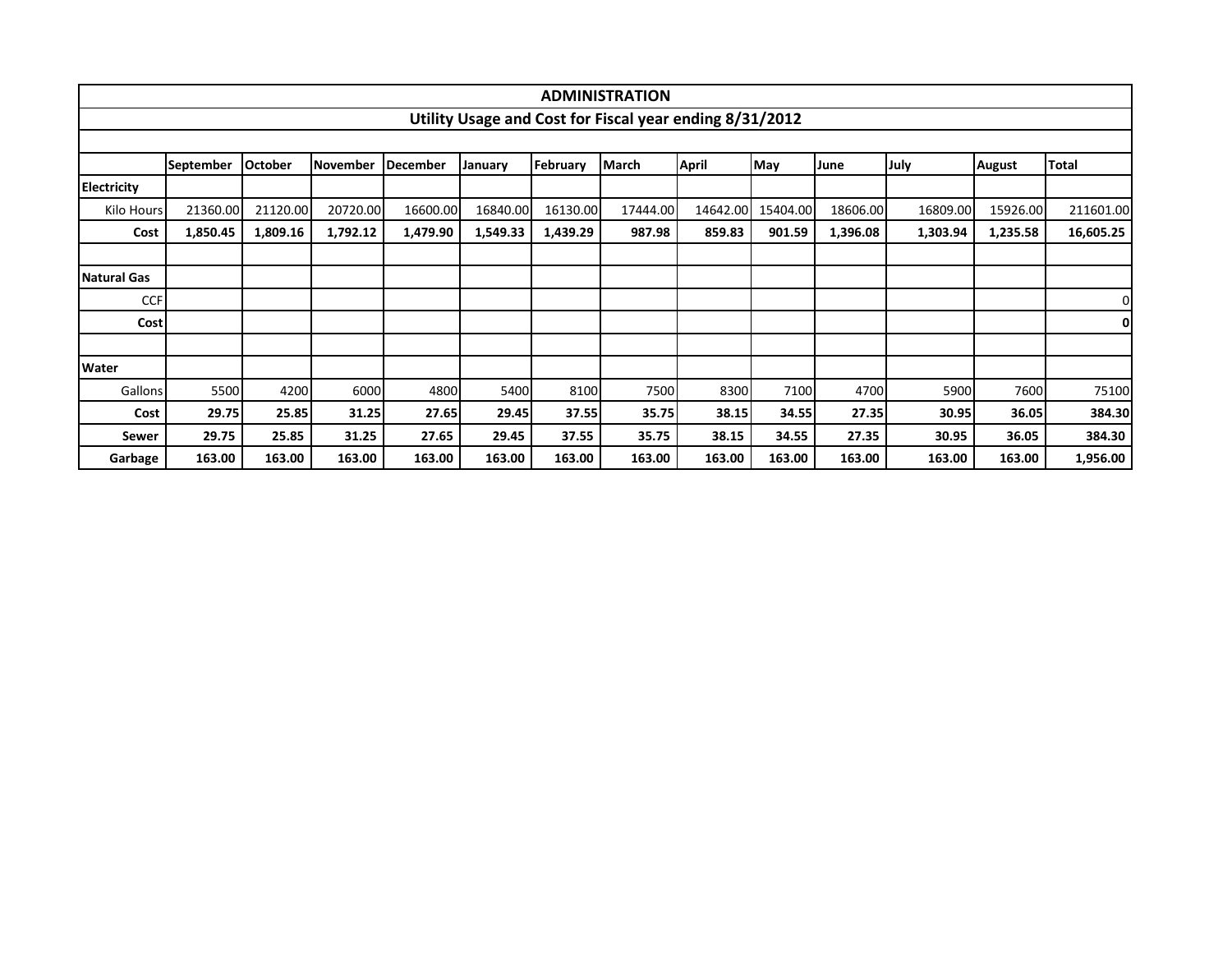|                    |                  |                |                 |          |          |          | <b>LAURA REEVES</b>                                     |              |          |          |          |               |           |  |  |
|--------------------|------------------|----------------|-----------------|----------|----------|----------|---------------------------------------------------------|--------------|----------|----------|----------|---------------|-----------|--|--|
|                    |                  |                |                 |          |          |          | Utility Usage and Cost for Fiscal year ending 8/31/2012 |              |          |          |          |               |           |  |  |
|                    |                  |                |                 |          |          |          |                                                         |              |          |          |          |               |           |  |  |
|                    | <b>September</b> | <b>October</b> | <b>November</b> | December | January  | February | <b>March</b>                                            | <b>April</b> | May      | June     | July     | <b>August</b> | Total     |  |  |
| Electricity        |                  |                |                 |          |          |          |                                                         |              |          |          |          |               |           |  |  |
| Kilo Hours         | 70627.00         | 67893.00       | 48137.00        | 35552.00 | 27531.00 | 32228.00 | 37344.00                                                | 37196.00     | 48465.00 | 68962.00 | 48345.00 | 48530.00      | 570810.00 |  |  |
| Cost               | 6,418.55         | 6,081.62       | 4,423.71        | 3,556.64 | 2,875.06 | 3,118.29 | 2,470.75                                                | 2,388.83     | 3,026.88 | 5,259.38 | 3,810.53 | 3,789.56      | 47,219.80 |  |  |
|                    |                  |                |                 |          |          |          |                                                         |              |          |          |          |               |           |  |  |
| <b>Natural Gas</b> |                  |                |                 |          |          |          |                                                         |              |          |          |          |               |           |  |  |
| <b>CCF</b>         | 184              | 183            | 472             | 737      | 698      | 616      | 213                                                     | 161          | 157      | 75       | 67       | 105           | 3668      |  |  |
| Cost               | 199.43           | 198.45         | 484.79          | 747.38   | 589.73   | 522.47   | 192.67                                                  | 149.20       | 145.91   | 78.65    | 72.08    | 106.74        | 3487.50   |  |  |
|                    |                  |                |                 |          |          |          |                                                         |              |          |          |          |               |           |  |  |
| Water              |                  |                |                 |          |          |          |                                                         |              |          |          |          |               |           |  |  |
| Gallons            | 86600            | 66500          | 76800           | 59700    | 55800    | 58800    | 67000                                                   | 64500        | 79200    | 30700    | 20500    | 10400         | 676500    |  |  |
| Cost               | 273.05           | 212.75         | 243.65          | 192.35   | 180.65   | 189.65   | 214.25                                                  | 206.75       | 250.85   | 105.35   | 74.75    | 44.45         | 2188.50   |  |  |
| <b>Sewer</b>       | 273.05           | 212.75         | 243.65          | 192.35   | 180.65   | 189.65   | 214.25                                                  | 206.75       | 250.85   | 105.35   | 74.75    | 44.45         | 2,188.50  |  |  |
| Garbage            | 308.58           | 308.58         | 308.58          | 308.58   | 308.58   | 308.58   | 308.58                                                  | 308.58       | 308.58   | 308.58   | 308.58   | 308.58        | 3,702.96  |  |  |
|                    |                  |                |                 |          |          |          |                                                         |              |          |          |          |               |           |  |  |